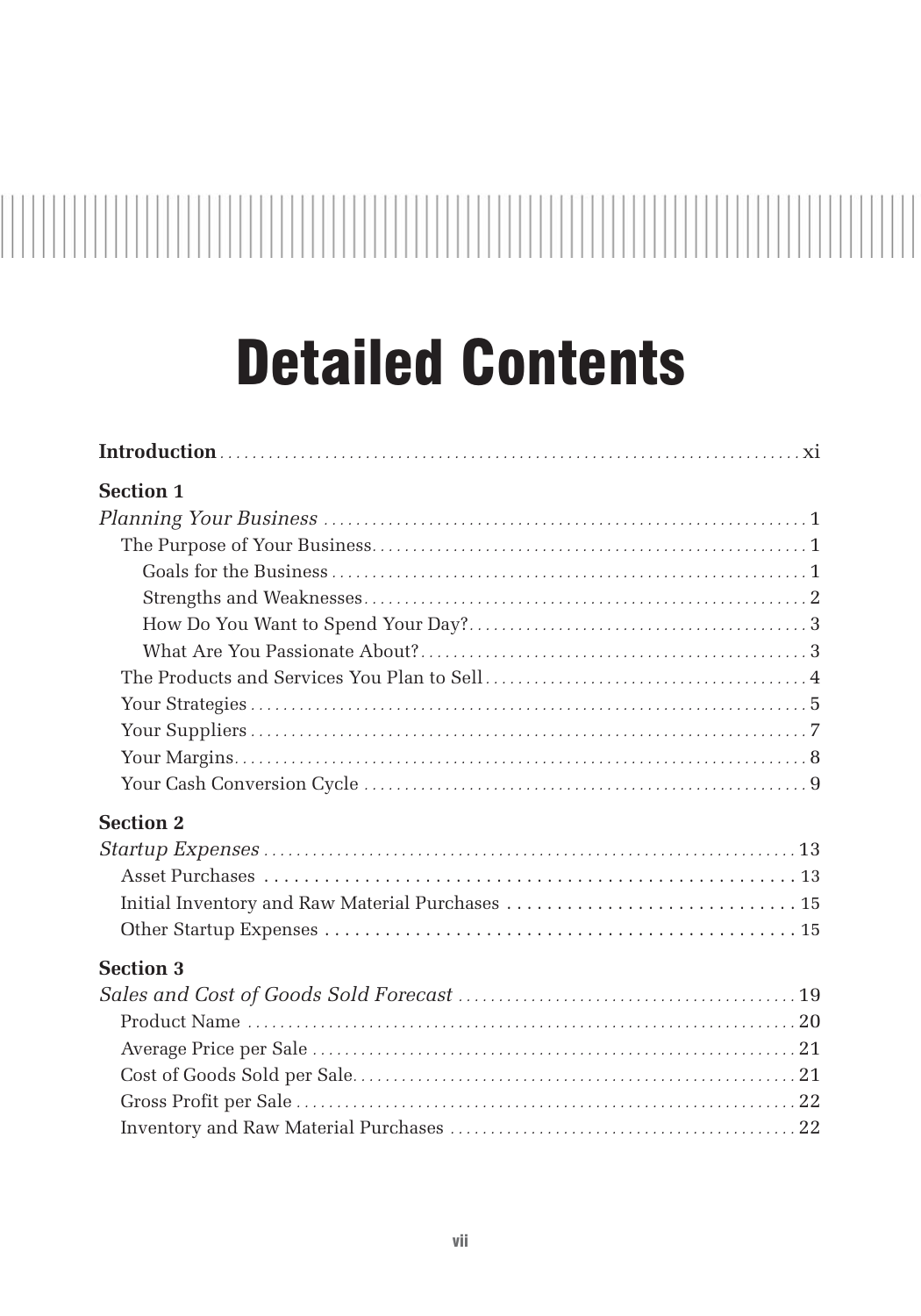#### **FINANCE WITHOUT FEAR**

| <b>Section 4</b> |  |
|------------------|--|
|                  |  |
|                  |  |
|                  |  |
|                  |  |
|                  |  |
|                  |  |
|                  |  |
|                  |  |
|                  |  |
|                  |  |
|                  |  |
|                  |  |
|                  |  |
|                  |  |
|                  |  |
|                  |  |
|                  |  |
|                  |  |
|                  |  |
|                  |  |
|                  |  |
|                  |  |
|                  |  |
|                  |  |
|                  |  |
|                  |  |
|                  |  |
|                  |  |
|                  |  |
|                  |  |
|                  |  |
|                  |  |
|                  |  |